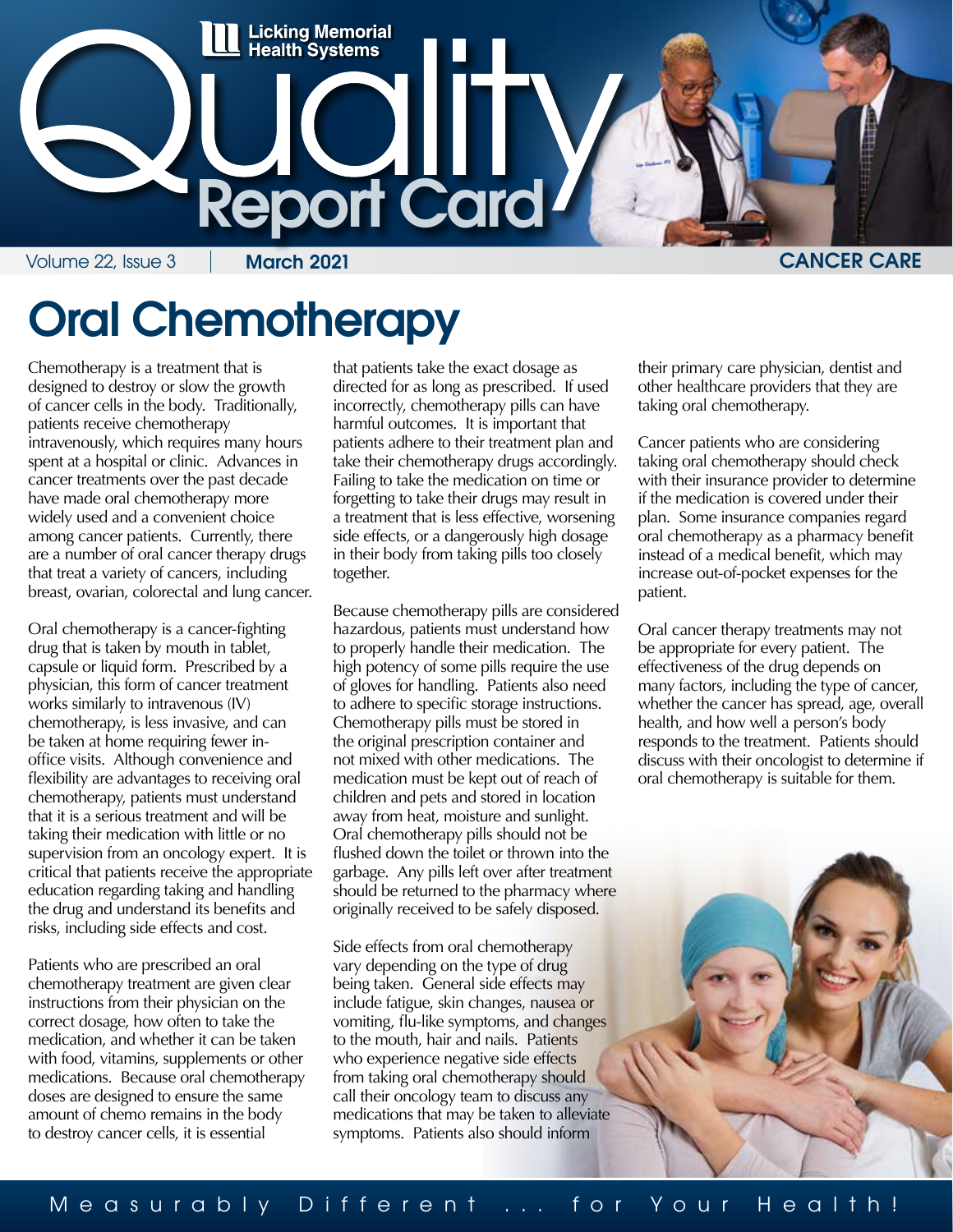

Sherry Selfe moved to Licking County in 2001 to be closer to her aging parents who live in Buckeye Lake. She had been living in Massachusetts with her husband, Robert, and four children, Theresa, Andrew, Kathryn and Elizabeth Erin. As the family settled in, they formed strong bonds within the Newark community.

After emergency surgery to remove a kidney stone, Sherry visited her primary care physician, Charles L. Geiger, D.O., of Licking Memorial Family Practice. During the visit, she told Dr. Geiger she would like to schedule her follow-up thyroid ultrasound. During the ultrasound, the technician noted several enlarged lymph nodes in the right side of Sherry's neck. After a needle biopsy was performed, Sherry was diagnosed with Hodgkin's lymphoma in May 2019.

Hodgkin's lymphoma is a cancer of the lymphatic system, which is part of the immune system that helps fight infections. The lymphatic system also assists in controlling the flow of fluids in the body and is made up mainly of cells called lymphocytes, a type of white blood cell. Hodgkin's lymphoma causes cells in the lymphatic system to grow abnormally and can start almost anywhere in the body. The abnormal cells are most often discovered in lymph nodes in the upper part of the body. The most common sites include the chest, neck or under the arms. Hodgkin's lymphoma typically spreads through the lymph vessels between lymph nodes.

Sherry's cancer had been detected in the early stages of the disease, and she was hopeful that treatment would be successful. She began visiting Aruna C.

## Patient Story - Sherry Selfe Patient Story - Sherry Selfe

Gowda, M.D., at the Licking Memorial Hematology/Oncology clinic. "At first, the treatments seemed easy and everything went well," Sherry said. "Dr. Gowda was amazing to me. She explained the process and was very kind and encouraging." However, after six months of ABVD chemotherapy, the cancer remained. "Dr. Gowda felt I needed a stem cell transplant. She contacted The Ohio State University (OSU) Comprehensive Cancer Center and collaborated with their staff to schedule the procedure."

Sherry was admitted to OSU on March 27, 2020, just after stay-at-home orders were issued. At that time, many hospitals changed visitation policies to stop the spread of COVID-19; therefore, she had to undergo the entire transplant process without a support person or visitors. "Dr. Gowda and many of the staff members from the Oncology Department called regularly to check on me and get updates on my progress. Even though it was difficult being isolated, I felt the support of the people who had been so integral in my care," Sherry said. "Dr. Gowda worked hand-in-hand with the healthcare professionals at OSU, and I was able to return to Licking Memorial Hospital for follow-up care and laboratory tests."

During a maintenance chemotherapy treatment in August, Sherry became extremely ill. She was admitted to the LMH Intensive Care Unit (ICU) where they discovered she was having a toxic reaction to the medication. "The Oncology Department staff are an absolutely remarkable team. They were always by my side, checking on me and visiting me in the ICU. I know they saved my life."

Sherry is working part-time now and continuing her recovery. "I have hair again and am feeling better," she said. She had to wait until December to receive a scan to determine the results of the stem cell transplant and maintenance chemotherapy. At that time, Sherry was told the cancer was not progressing, but she was not in remission. Dr. Gowda and the Oncology team continue monitoring Sherry's health.

Sherry's friends, Megan Weaver and Amy Gartner, understood that medical bills could quickly become overwhelming to Sherry as she continued to receive care for cancer. Three of Sherry and Robert's children are attending college in different states adding to the financial concerns of the family. Megan and Amy rallied the Licking Valley community, hosting a virtual cake auction due to the pandemic to raise money to pay for insurance premiums and other expenses. The women also obtained assistance for Sherry thorough Volley for the Cure – a volleyball-based fundraising organization that focuses on local families fighting cancer. "My friends and the Licking Valley community have been incredibly supportive. I was overwhelmed and grateful for the outpouring of support and generosity," Sherry said.

LMH, through a relationship with the Columbus NCI Community Oncology Program (NCORP), offers a comprehensive cancer treatment program and long-term follow-up care for adults with cancer which is unique for a community hospital. The Hematology/ Oncology Department has been continuously accredited by the American College of Surgeons' Commission on Cancer (CoC) since 2000. In 2018, the CoC granted a three-year approval with commendations to the program, indicating that LMH demonstrates compliance with all mandatory standards for organizational and operational elements. The Department also is a proud recipient of the Commission on Cancer's Outstanding Achievement Award.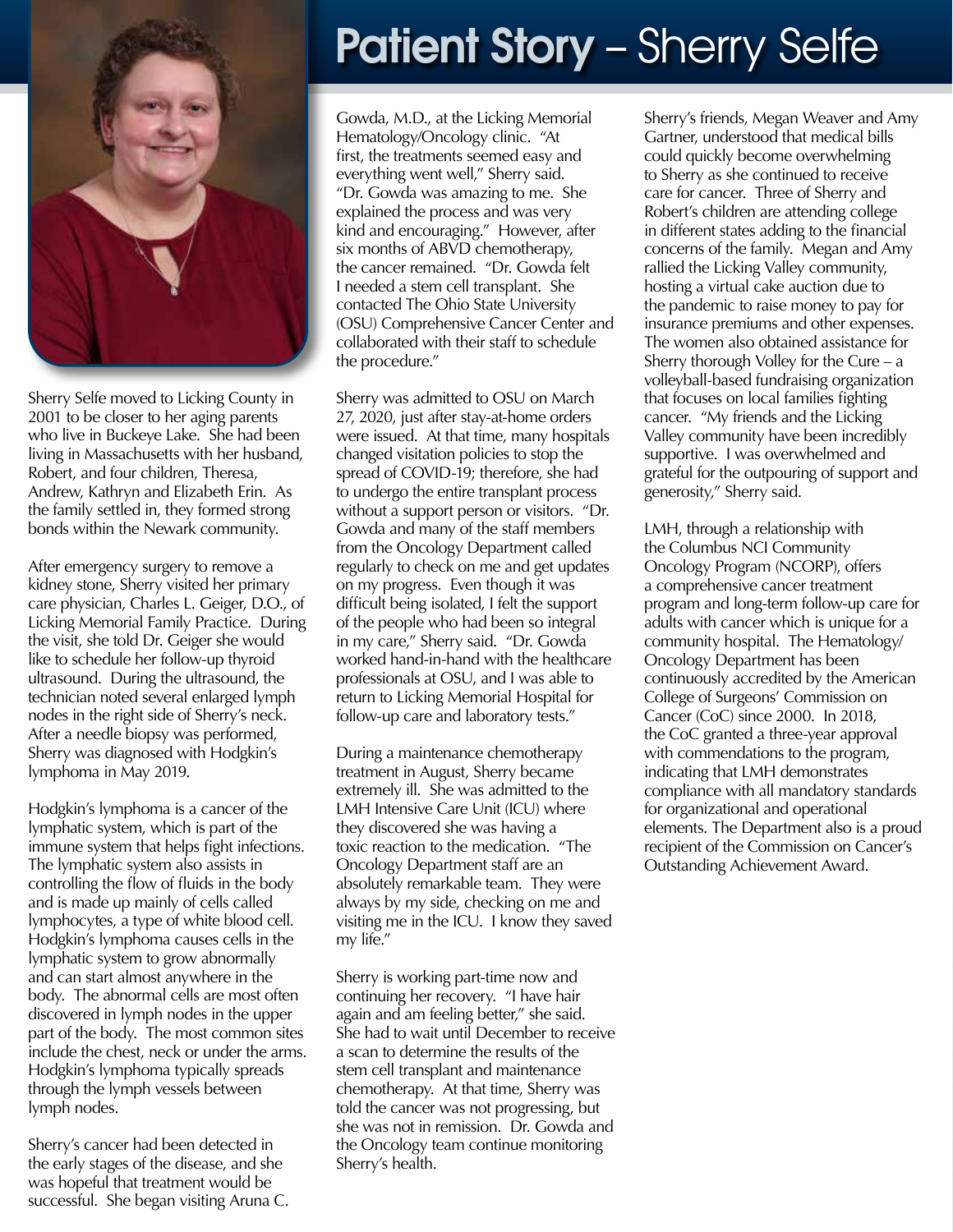## Cancer Care – *How do we compare?*

At Licking Memorial Health Systems (LMHS), we take pride in the care we provide. To monitor the quality of that care, we track specific quality measures and compare to benchmark measures. Then, we publish the information so you can draw your own conclusions regarding your healthcare choices.

Statistics are collected for all screening mammograms to assess the accuracy of the testing. Some parameters that are determined include the probability that any individual case of breast cancer will be identified by the mammogram and the probability of the mammogram correctly identifying patients who do not have cancer. 1.

|                                                                                | <b>LMH 2017</b> | <b>LMH 2018</b> | <b>LMH 2019</b> | <b>LMH Goal</b> |
|--------------------------------------------------------------------------------|-----------------|-----------------|-----------------|-----------------|
| Percentage of cancers correctly identified<br>by the mammogram                 | 89.5%           | 93.4%           | 98.5%           | 78%(1)          |
| Percentage of patients without cancer<br>correctly identified by the mammogram | 98.6%           | 98.5%           | 98.7%           | 90%(2)          |

2. Screening mammograms are conducted to detect breast cancer before the patient has any noticeable symptoms. Breast cancer is most easily and effectively treated when it is diagnosed in its early stages. Although the results from most screening mammograms are negative – meaning no cancer was detected – for patients who are found to have breast cancer, the screening mammogram may have been life-saving technology. Licking Memorial Hospital (LMH) tracks the number of screening mammograms that have positive interpretations, meaning that the tests detected cancer that may have remained unnoticed until it was more advanced.

|                                                        | <b>LMH 2017</b> | <b>LMH 2018</b> | <b>LMH 2019</b> | <b>LMH Goal</b> |
|--------------------------------------------------------|-----------------|-----------------|-----------------|-----------------|
| Cancer detection rate with<br>positive interpretations |                 |                 |                 |                 |
| (per 1,000 screening mammograms)                       | 5.3             |                 |                 | 2 to $10^{(3)}$ |

3. Wait time is defined as the number of days between the completion of the first procedure and the second scheduled procedure. The amount of time between testing and procedure is significant to enabling physicians to more quickly identify and diagnose breast cancer and begin patient treatment.

|                                         | <b>LMH 2017</b> | <b>LMH 2018</b> | <b>LMH 2019</b> | National <sup>(5)</sup> |
|-----------------------------------------|-----------------|-----------------|-----------------|-------------------------|
| Wait times:                             |                 |                 |                 |                         |
| Screening to diagnostic mammogram       | $5.5$ days      | 5.2 days        | 4.8 days        | $6.24$ days             |
| Diagnostic mammogram to needle/core     |                 |                 |                 |                         |
| biopsy                                  | 6.6 days        | 6.7 days        | 5.1 days        | 6 days                  |
| Biopsy to initial breast cancer surgery | $19.7$ days     | $26.6$ days     | $20.3$ days     | 22 days                 |

Chemotherapy drugs are toxic and could be dangerous if not prepared correctly. Therefore, LMH follows a rigorous five-step safety procedure to prevent chemotherapy errors.

| Chemotherapy drugs are toxic and could be dangerous if not prepared correctly. Therefore, LMH follows a rigorous five-step<br>safety procedure to prevent chemotherapy errors. |                 |                 |                 |                 |  |
|--------------------------------------------------------------------------------------------------------------------------------------------------------------------------------|-----------------|-----------------|-----------------|-----------------|--|
|                                                                                                                                                                                | <b>LMH 2017</b> | <b>LMH 2018</b> | <b>LMH 2019</b> | <b>LMH Goal</b> |  |
| Number of chemotherapy medication<br>errors negatively impacting patients                                                                                                      |                 |                 |                 |                 |  |

When a person is either diagnosed with or treated for cancer, the person is entered into the Cancer Registry. It then is the responsibility of the accredited organization to follow up with the person for the rest of his/her life on an annual basis to encourage appropriate care.<br>Cancer Registry staff also may contact the primary care physician to ensure the hea

|                                                   | <b>LMH 2017</b> | <b>LMH 2018</b> | <b>LMH 2019</b> | <b>LMH Goal</b>  |
|---------------------------------------------------|-----------------|-----------------|-----------------|------------------|
| Cancer Registry patients with<br>annual follow-up | 92%             | 91%             | 94%             | greater than 80% |

Clinical research ensures that patient care approaches the highest possible level of quality. There is no minimum requirement of the state of the state of quality and the state of quality. There is no minimum requirement for how many patients are placed in cancer-related clinical trials in a community hospital cancer program; however, to provide maximum service, LMH offers access to national clinical trials to patients as a member of the Columbus Community Clinical Oncology Program.

|                                                               | <b>LMH 2017</b> | <b>LMH 2018</b> | <b>LMH 2019</b> | <b>LMH Goal</b> |
|---------------------------------------------------------------|-----------------|-----------------|-----------------|-----------------|
| Newly diagnosed and/or<br>treated patients in clinical trials | 7%              | 7%              | 8%              | greater than 2% |

Cancer Care – How do we compare? (continued on back page)

### Check out our Quality Report Cards online at www.LMHealth.org.